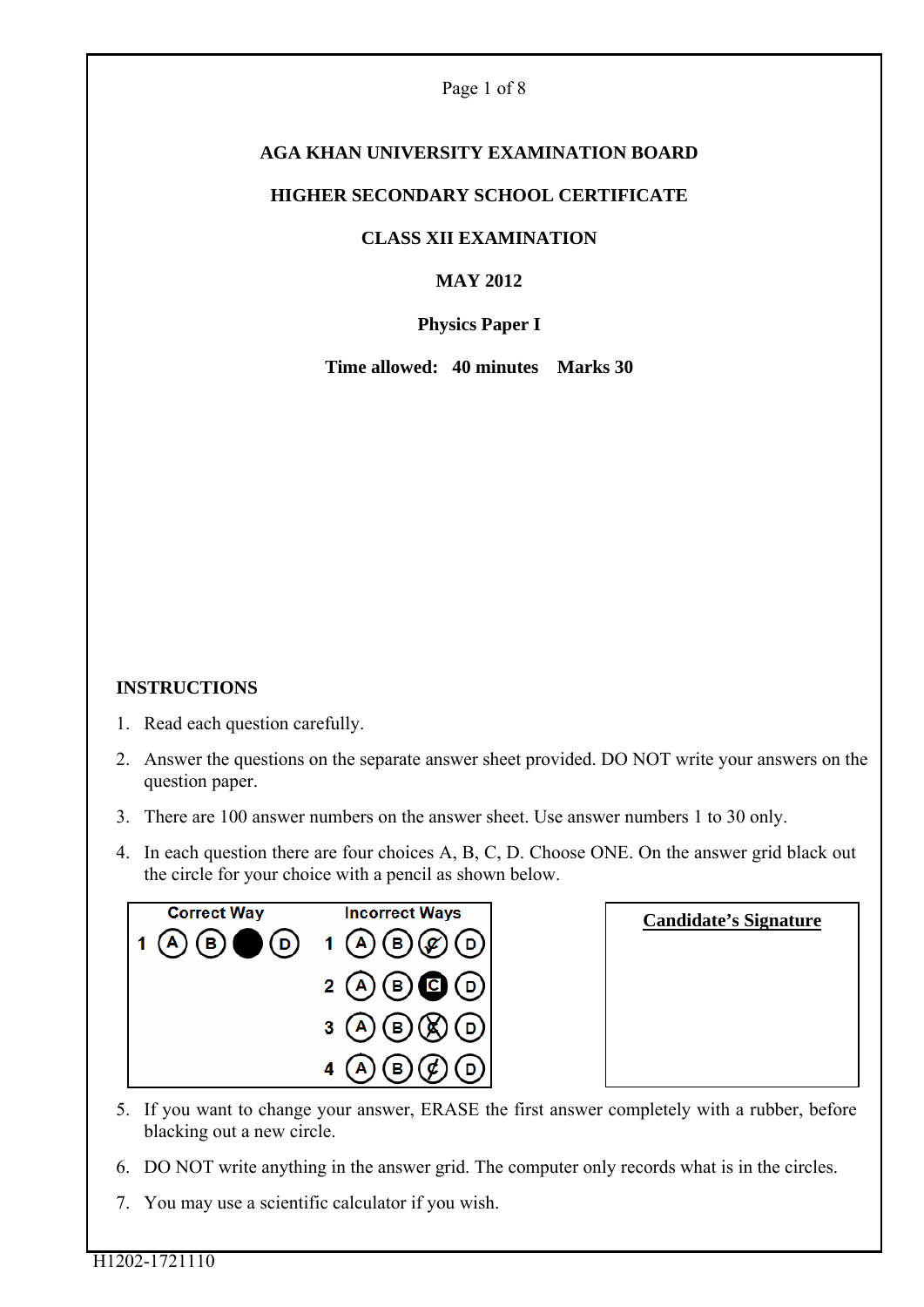- 1. Which of the following statements is NOT correct for Coulomb's force?
	- A. It depends upon mass.
	- B. It is medium dependent.
	- C. It is proportional to charges.
	- D. It may be attractive or repulsive.
- 2. In the given figure, the maximum flux is passing through the given area. At what angle will the flux be half of maximum?

Page 2 of 8

- A  $30^\circ$
- B. 45°
- $C = 60^{\circ}$
- D.  $90^\circ$



- 3. An electron travelling horizontally enters a region where a uniform electric field is directed upward as shown in the given figure. What will be the direction of the force exerted on the electron when it enters into the field? Uniform electric field
	- A. Upward
	- B. To the left
	- C. Downward
	- D. To the right



- 4. If a dielectric is inserted between the plates of a charged capacitor, then its capacitance
	- A. increases.
	- B. decreases.
	- C. remains the same.
	- D. first increases and then decreases.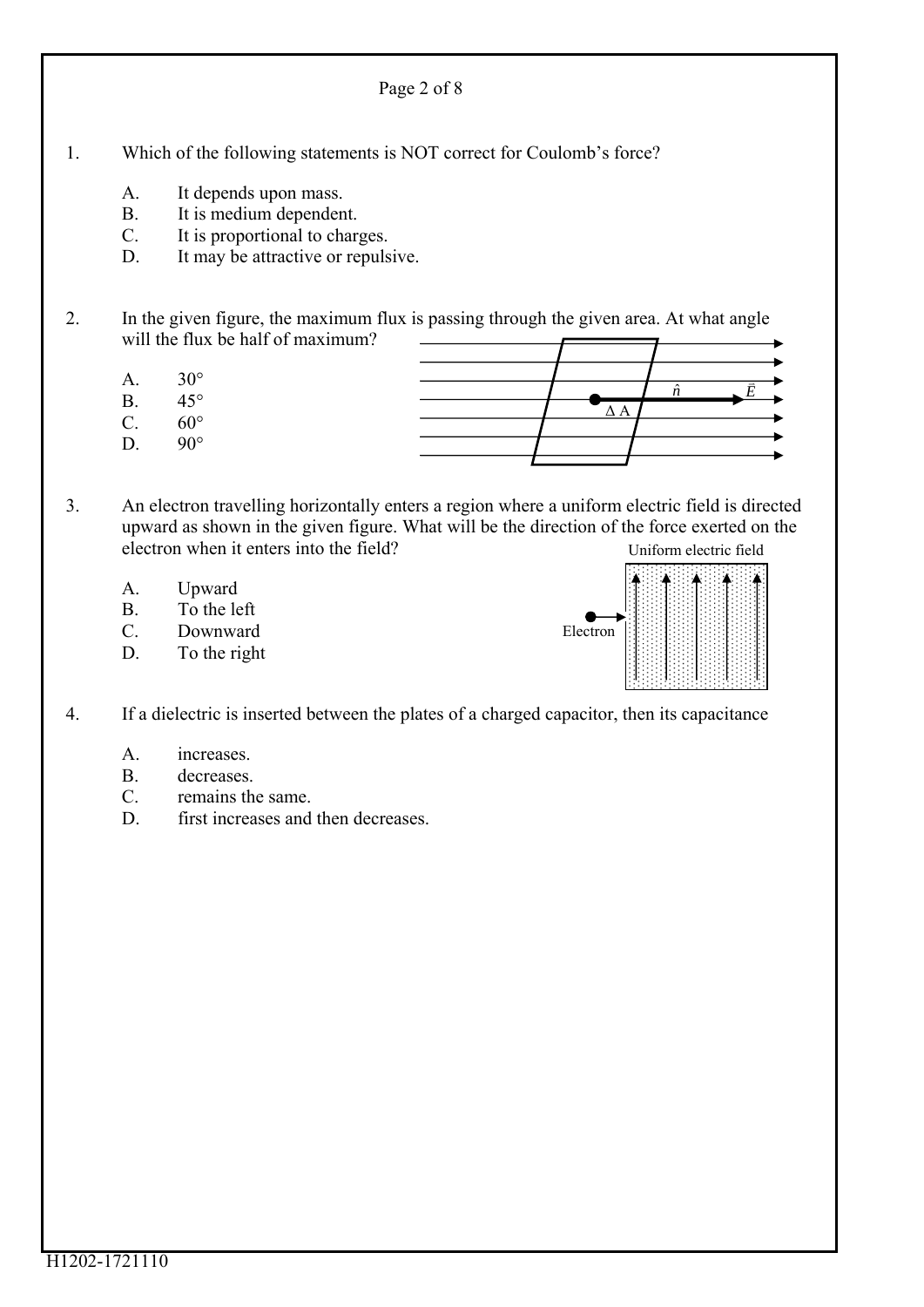#### Page 3 of 8

5. Which of the following graphs shows the relation between the temperature and the resistance of a metallic conductor?



6. In the given figure of a resistor, the value of carbon resistance is

A.  $360 \pm 5 \Omega$ B.  $970 \pm 5 \Omega$ <br>C  $1500 \pm 5 \Omega$  $1500 \pm 5 \Omega$ D.  $2800 \pm 5 \Omega$ 



7. Heat generated by a 40 watts bulb in one hour is

- A. 480 J.
- B. 4800 J.
- C. 14400 J.
- D. 144000 J.

8. In a wire wound core, if the current increases through the coil, then

- A. flux lines reverse.
- B. flux density increases.
- C. flux density decreases.
- D. flux lines follow the current.

PLEASE TURN OVER THE PAGE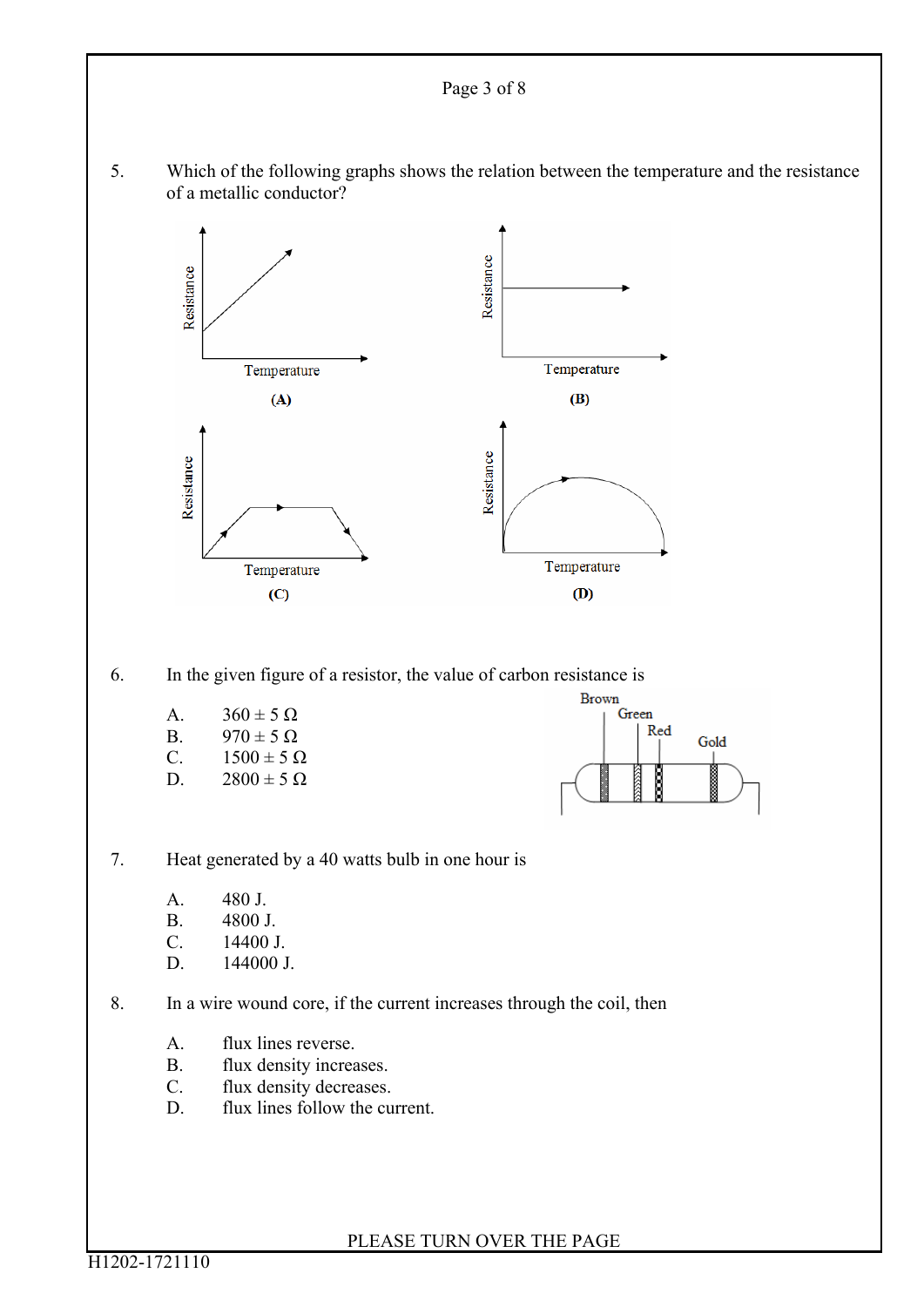9. All of the following factors depend upon the force that acts on a current carrying conductor placed in a magnetic field EXCEPT

Page 4 of 8

- A. length
- B. current
- C. electric field
- D. magnetic field

10. When a shunt is connected parallel with a galvanometer, it is converted into

- A. a voltmeter.
- B. an ammeter.
- C. an ohmmeter.
- D. a photometer.

11. Which of the following in the given figure is labelled as 'W'?

- A. Loop
- B. Slip ring
- C. Split ring
- D. Commutator
- 12. Consider the following diagram of a working transformer.



Which statement is correct about the transformer?

- A. Input voltage is equal to output voltage.
- B. Input voltage is less than output voltage.
- C. Input power is greater than output power.
- D. Input voltage is greater than output voltage.
- 13. Which of the following transformers converts 220 V into 9 V?
	- A. An ideal transformer
	- B. A step up transformer
	- C. A step down transformer
	- D. An automatic transformer

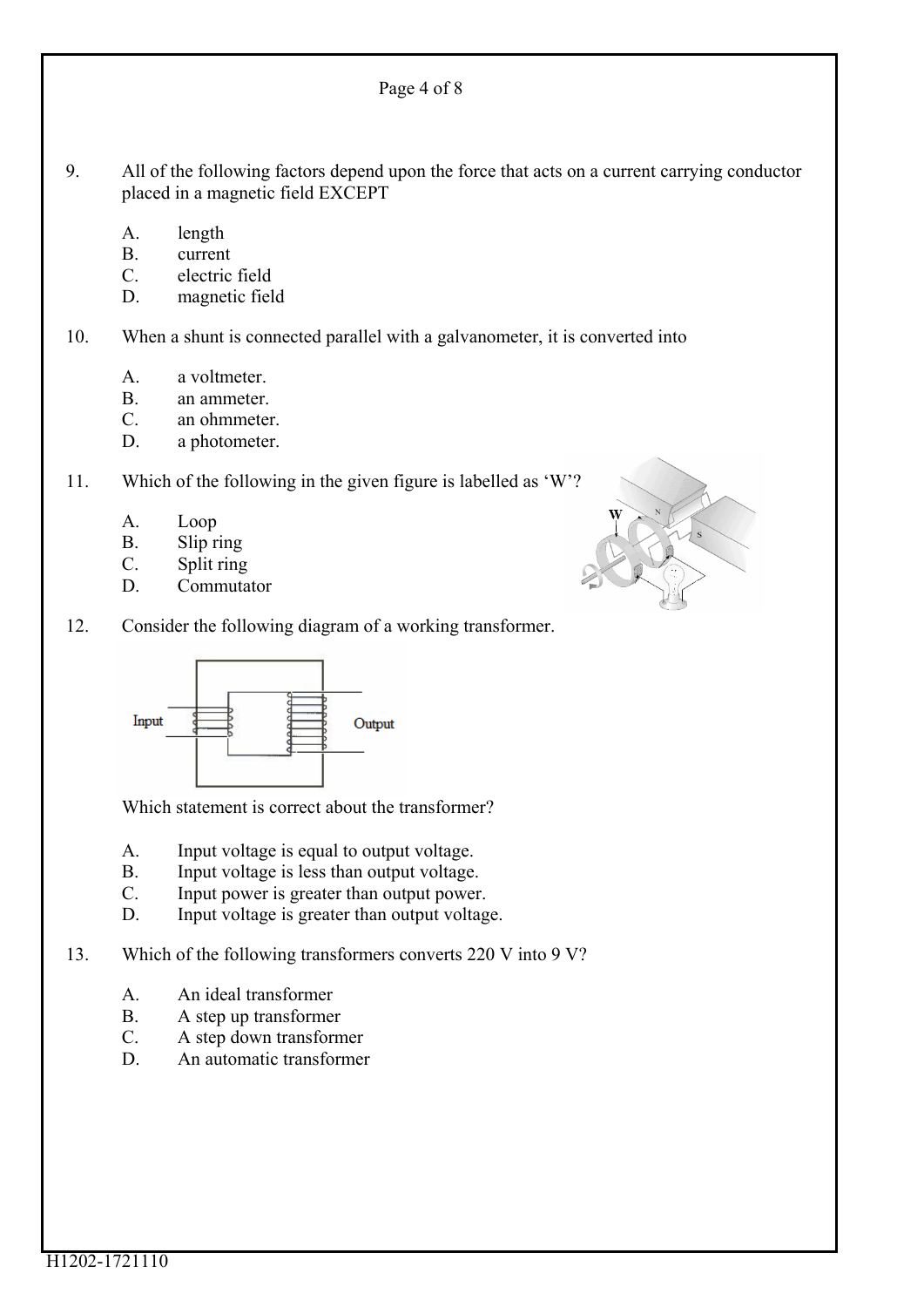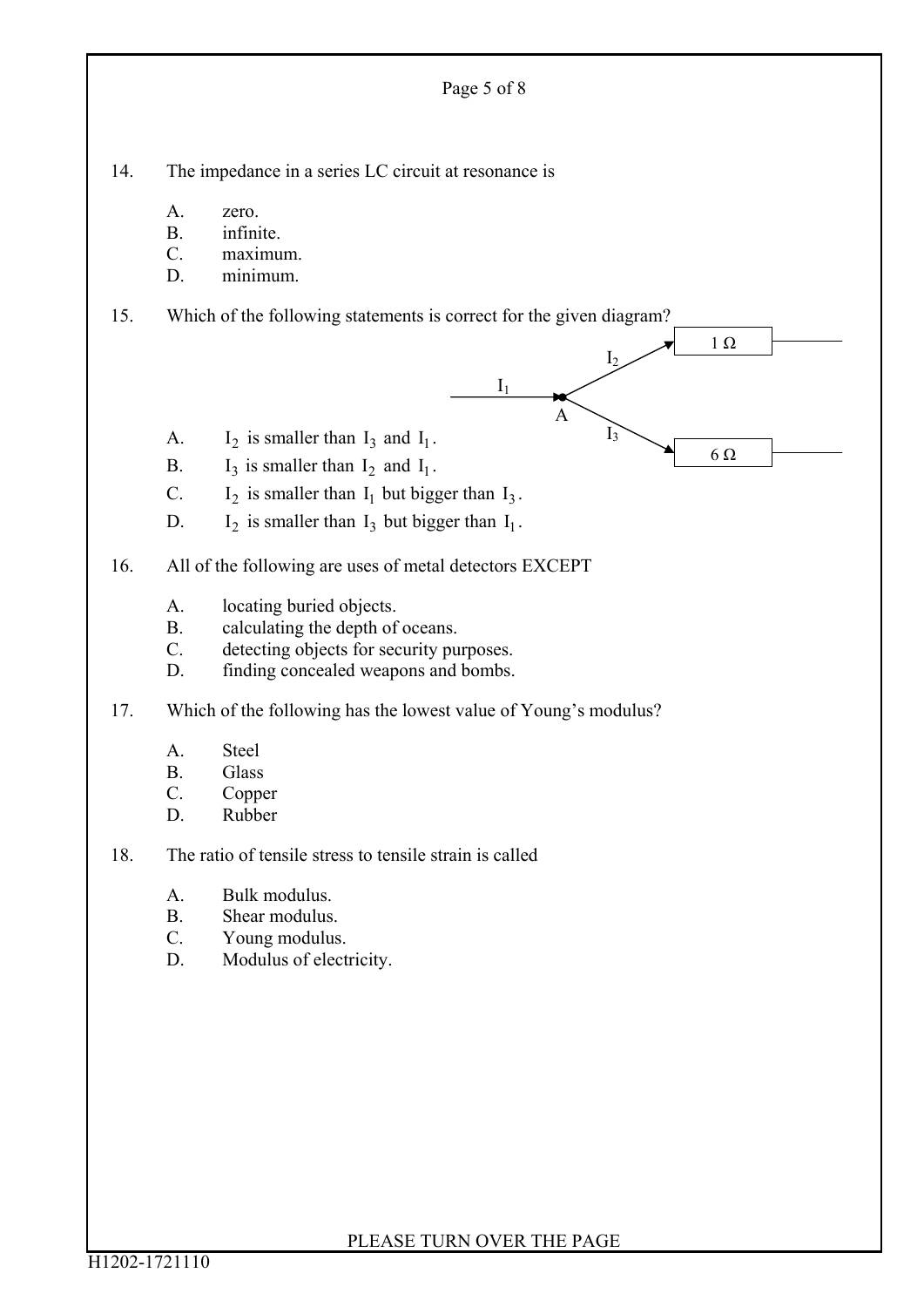```
Page 6 of 8
```


19. Which of the given graphs shows the relation of voltage and current in a diode?

20. Photodiodes are used in all of the following EXCEPT

- A. transistors.
- B. optical fibre.
- C. logic circuits.
- D. automatic switching.
- 21. Which of the following logic gates is used to amplify and invert the resulting combined signal?
	- A. Diode
	- B. Buffer
	- C. Resistor-Diode
	- D. Resistor-Transistor
- 22. A frame of reference which remains at rest or moves with uniform velocity is called
	- A. an inertial frame of reference.
	- B. an uniform frame of reference.
	- C. a non-inertial frame of reference.
	- D. a non-uniform frame of reference.
- 23. The result obtained by interaction of  $\gamma$ -rays photons with a nuclear field is
	- A. Compton effect.
	- B. pair production.
	- C. photo-electric effect.
	- D. annihilation of matter.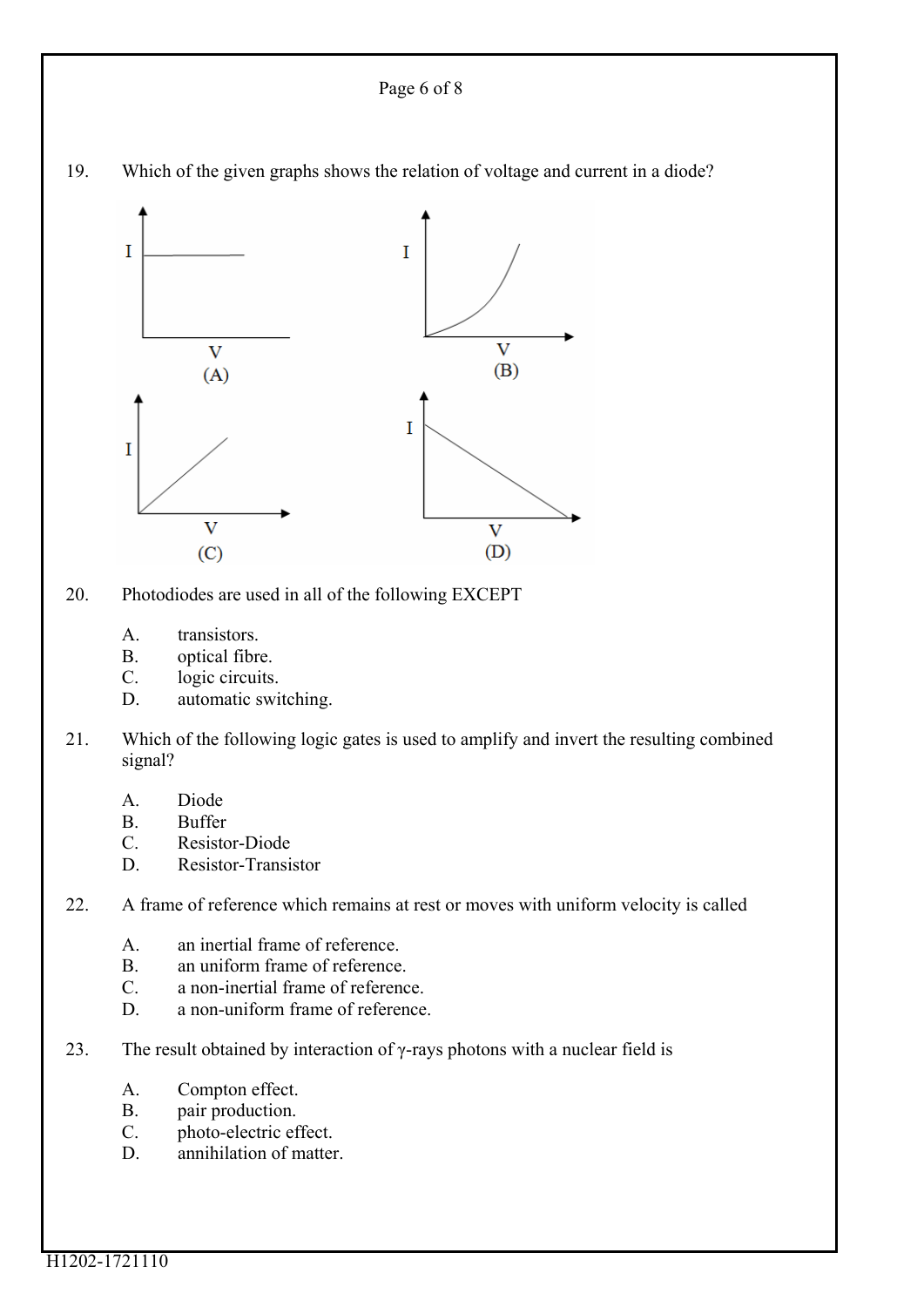

PLEASE TURN OVER THE PAGE